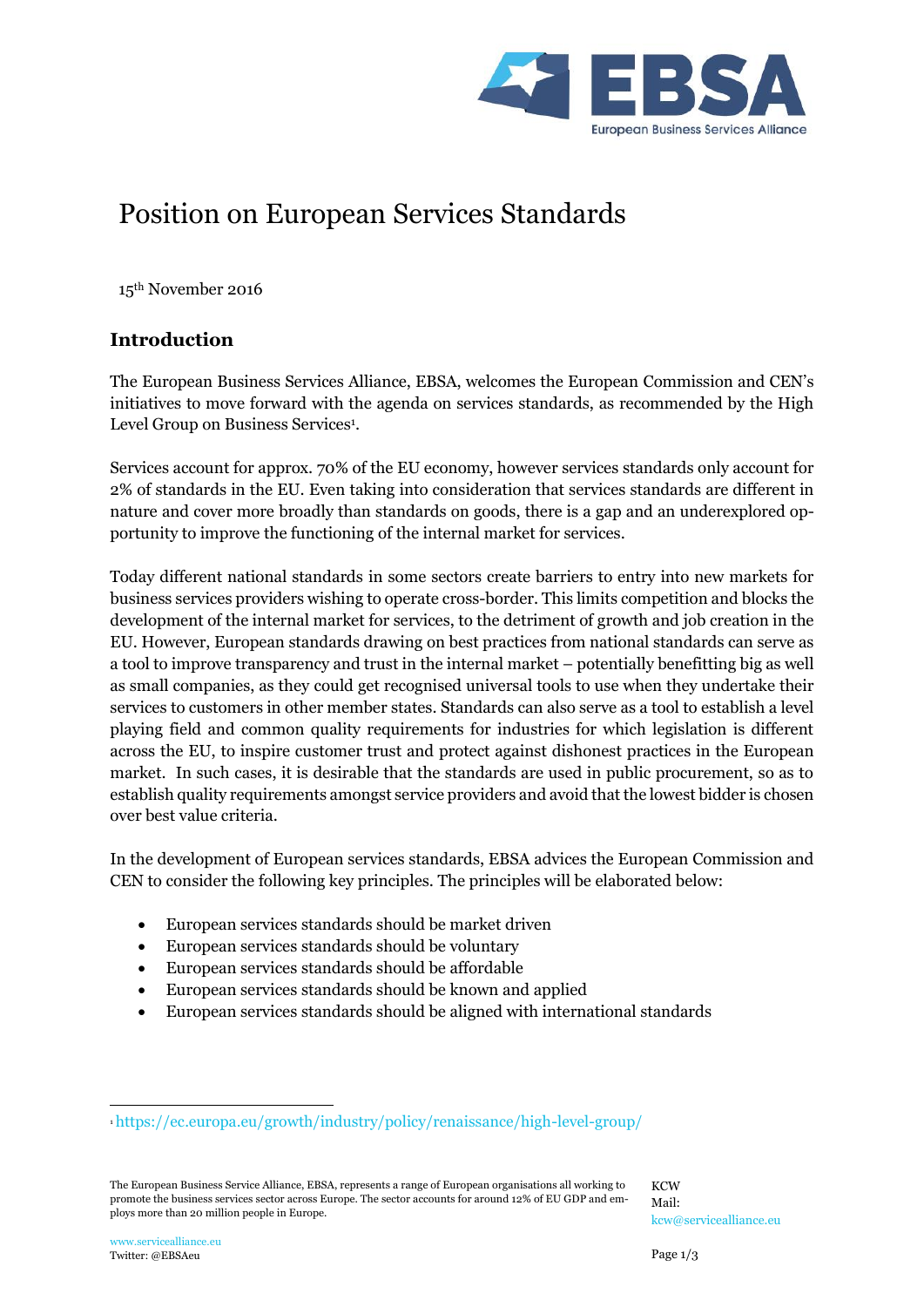## **Market driven services standards**

For EBSA it is vitally important to stress, that services standards only should be developed where there is a need for them and a demand from the market. Not all sectors are ready to and need European standards yet. In these sectors, standards should not be developed, as there is a risk of standards stifling innovation in fast moving sectors. Where there is a demand for a European services standard, it has to be developed in close cooperation with all market players. The process should be streamlined and more understandable and attractive to businesses. EBSA is a member of the Joint Initiative on Standardisation (JIS) and actively support action 6 on Standard Market Relevance Roundtable (SMARRT) to improve the involvement of businesses in the standardisation process.

#### **Voluntary services standards**

Standards on services should be voluntary in nature. This is in particular important for services, where the majority of the businesses are small businesses. A services standard should be a tool for the providers wishing to use it as a quality stamp and as a way to ensure transparency in their supply chain.

#### **Affordable services standards**

As mentioned above, most business services providers are small and medium sized enterprises. Services companies are less used to applying standards, and therefore they have not been used to having expenditures on standards. Expensive standards could hence lead to a lack of uptake. It has to be clear for the companies that the benefits of standardisation will outweigh the costs.

## **Known and applied services standards**

EBSA strongly support CEN's ongoing mapping of existing services standards. This will create an overview of the existing standards and it will be possible to identify gaps. Furthermore, it will create awareness of existing standards. Awareness raising and promotion of any new services standards, which will be developed, are key. The benefits of standardisation will not be reaped if the services providers are unaware of the standard and hence do not apply it. EBSA will look forward to work with the Commission and CEN on promotion strategies, and is already active in JIS on the promotion of use of standards in public procurement. Using standards in public procurement can function as a catalyst for uptake and at the same time allow the focus in public procurement to change from a purely cost perspective to a perspective also considering quality.

#### **European services standards aligned with international standards**

We live in a globalised world and the international trade in services is increasing. Based on the Vienna Agreement, CEN/CENELEC and their Members may decide to include ISO standards in their catalogues or not, depending on market and stakeholder needs. For example ISO standards in services tend to be management standards, whereas CEN services standards tend to define criteria for suppliers in a given domain. To ensure that the standards are adopted at the right level (national, European and International) and serve their purpose and relevance, good cooperation between CEN and ISO Committees needs to be ensured, for example through effective and efficient